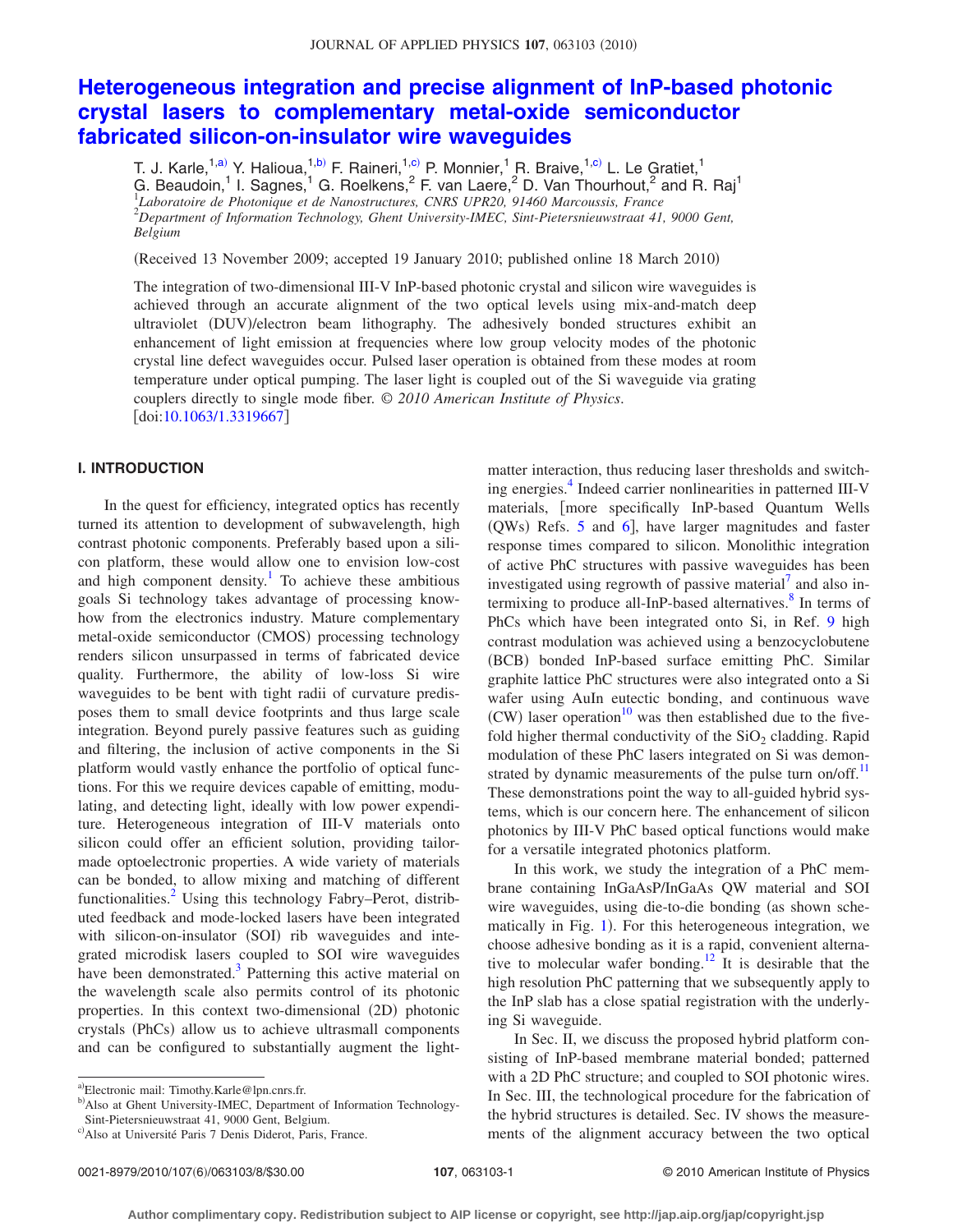<span id="page-1-0"></span>

FIG. 1. (Color online) Hybrid III-V PhC/SOI wire structure and experimental configuration. Our PhC defect waveguide hybrid structure is optically surface pumped, as indicated by the red arrow. The underlying Si wire waveguide captures the laser emission which is then diffracted by a grating coupler and collected by a cleaved SMF.

levels of our structures. Finally, in Sec. V we report the optical measurements of the device emission. The luminescence experiments are compared to numerical simulation and results on laser emission are presented.

## **II. HYBRID PLATFORM: III-V 2D PHC BONDED AND COUPLED TO SOI WIRE**

SOI photonics takes advantage of silicon's natural oxide as a waveguide cladding. Wire waveguides with cross sectional dimensions below approximately 220 high by 500 nm wide, provide tight confinement of the optical field and can be seen [in Fig.  $2(a)$  $2(a)$ ] to be single mode (per polarization). We denote the polarization of the wire modes following the dominant components of their fields, based upon those of the SOI slab waveguide. TE-like modes are dominated by components of the electric field in the plane of the slab and TM-like with the magnetic field in the plane of the slab. With asymmetry in the vertical direction the wire modes are hybrid, and so here we only loosely apply the terms TE/TMlike, to indicate the dominant polarization.

PhCs are high contrast periodic dielectric structures, which promote strong interference between forward and backward traveling optical waves. Operating at either the band edge of a uniform PhC lattice or at the mode edge of a defect waveguide mode gives control over the spatial localization of the optical field and concurrently, control of its group velocity. $13$  We choose a defect waveguide configuration, which is obtained by suppressing one row of air holes in the triangular PhC lattice (W1), in order to provide a system, which is ostensibly monomode (one mode per polarization per waveguide) and highly confined.

In Fig.  $2(b)$  $2(b)$  the three-dimensional (3D) band structure of a W1 waveguide is plotted, calculated using a guided mode expansion along the  $\Gamma$ -K direction.<sup>14</sup> Modes of both polarizations (TE-like and TM-like) are plotted and these are displayed in blue for odd and in red for even lateral symmetry. Mirror reflection with respect to the vertical plane  $(x-z)$  is a symmetry operation of the waveguide. The modes are classified as even  $(\sigma_{xz}=+1)$  or odd  $(\sigma_{xz}=-1)$  with respect to this mirror plane. The dispersion of the odd TE-like defect mode close to  $(k = \pi/a, u = a/\lambda = 0.275)$ , is especially flat. In this low  $v_g$  regime the interaction between the matter and the optical field can be greatly enhanced.<sup>15</sup> We would like to interact efficiently with the guided PhC modes in the window  $k_x = 0.45 - 0.55 \times 2\pi/a$  for normalized frequencies, u  $= 0.275 - 0.3$ , beneath the BCB light line. This is a regime that previous waveguide—PhC coupling schemes have been unable to attain due to their lower effective waveguide mode indices.<sup>16</sup> We therefore opt for a nominal SOI wire width of 300 nm, this is near the lower limit of the patterning capa-

<span id="page-1-1"></span>

FIG. 2. (Color online) Dispersion relations. (a) The TE-like (solid line) and TM-like (dashed line) modes of a 220×300 nm<sup>2</sup> Si waveguide with a SiO<sub>2</sub> substrate, and BCB superstrate (see inset to Fig. [3](#page-2-0)). The light cones of the various cladding materials, air, SiO<sub>2</sub>, and BCB are denoted by shading. The vertical dotted lines mark the range of lithographic tuning in the experiment. The horizontal line marks the peak gain wavelength of our QWs. (b) The 3D PhC bandstructure calculated using a guided mode expansion for an InP membrane with a BCB substrate and air superstrate (with air holes). The thick line (marked odd) corresponds to the odd TE-like defect mode and the thick line (marked even) the even TE-like defect mode. The TE-like band edge modes are shaded. The TM-like lattice modes are plotted as dotted lines. The period is  $a=435$  nm, hole radii  $r=0.3$  a and the height of the InP is 255 nm, the supercell is  $5\sqrt{3}$  a wide.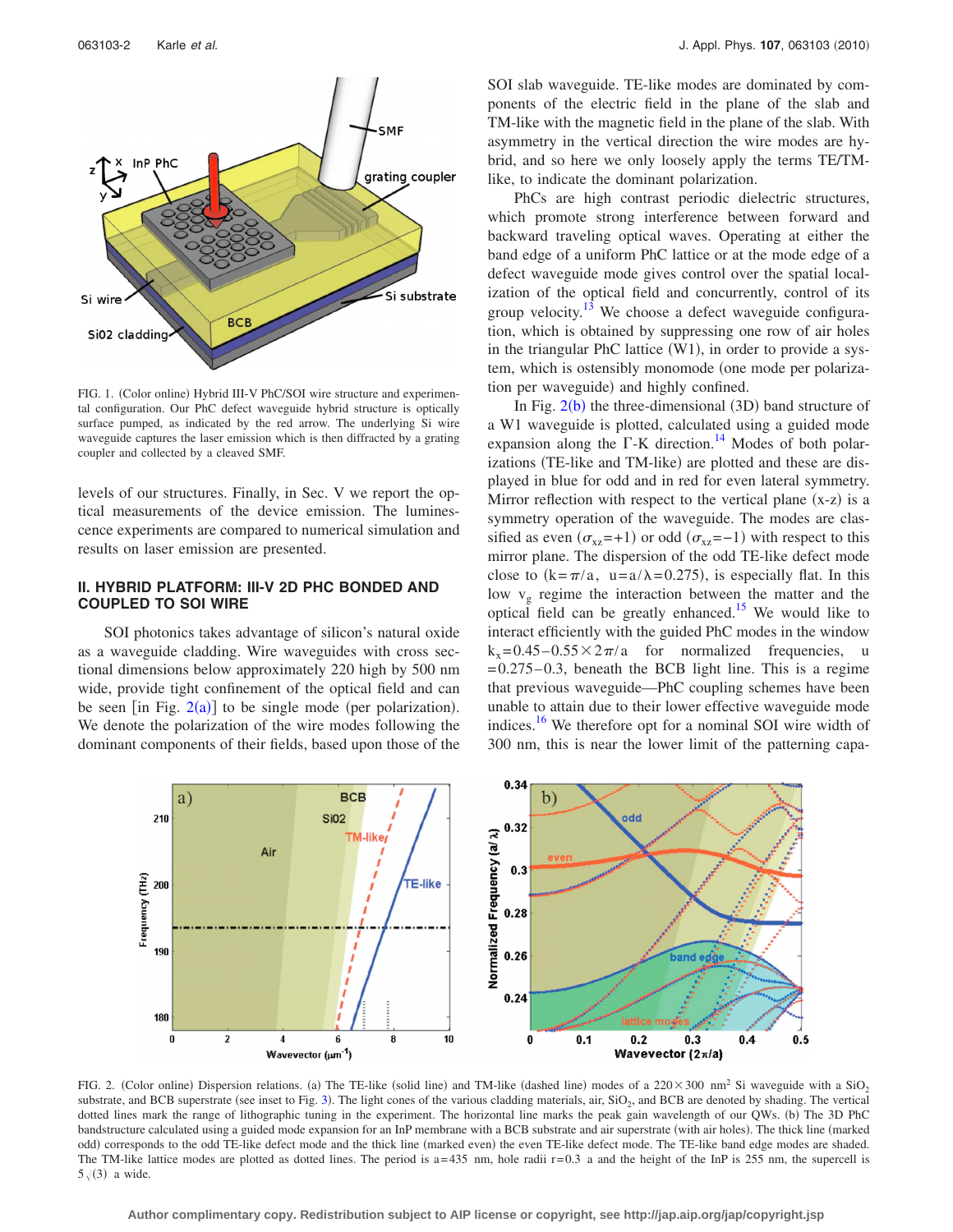<span id="page-2-0"></span>

FIG. 3. (Color online) The variation in coupling length of an InP-based  $(255 \times 360 \text{ nm}^2)$  wire phase matched to a  $(220 \times 300 \text{ nm}^2)$  Si wire as a function of the (a) vertical and (b) lateral offset between the guides at a constant vertical offset of 400 nm for  $\lambda = 1.55 \mu m$ .

bilities of the DUV process. The dispersion of a 300 nm wide waveguide is plotted in Fig.  $2(a)$  $2(a)$ . One TE-like and one TMlike mode are guided. For a PhC period of a= 435 nm and r= 0.3a, the mode edge of the InP W1 defect waveguide occurs at 1.55  $\mu$ m, and has an effective index, n<sub>eff</sub> of 1.78. At the same wavelength a 300 nm Si guide sitting on a  $SiO<sub>2</sub>$ substrate with BCB superstrate has an  $n_{\text{eff}}$  of 1.91. By fabricating a series of structures with different periods we can tune the modes of the coupled waveguides and investigate different coupling regimes at or close to a phase matched condition.

A couple of drawbacks naturally exist. First heterogeneous integration creates a vertical asymmetry, which permits polarization mixing. Odd (even) TE-like modes couple with odd (even) TM-like modes, respectively, and any lateral misalignment removes the symmetry entirely. Second, the relatively high refractive index of the BCB  $(1.54)$  cladding, as compared to  $SiO<sub>2</sub>$  (1.45) or air (1) reduces the optical confinement [as shaded in Figs.  $2(a)$  $2(a)$  and  $2(b)$ ]. Although the layer thickness of the BCB is in the range of hundreds of nanometers its refractive index fixes the limit to lossless guiding in this system. Modes folded above the light line of the BCB are coupled to the radiation continuum giving a bandwidth limit to the devices. Both PhC and SOI waveguides offer strong modal confinement and so we need to be able to appreciate the tolerance limits of our alignment techniques, if we want to transfer energy between the two waveguides.

With the aim of understanding the alignment tolerance we briefly investigate, using a numerical calculation, the coupling between two index matched waveguide modes and its dependence upon vertical and lateral misalignment. This study neglects the periodicity of our experimental waveguide system. Using a finite difference fully vectorial mode solver, we first find the parameters which phase match the fundamental mode of a  $220 \times 300 \text{ nm}^2$  SOI waveguide (SiO<sub>2</sub> substrate and BCB superstrate) with that of a 255 nm high InP/ InGaAs QW waveguide (BCB substrate and air superstrate), each having an effective index of  $n_{\text{eff}}$ = 1.91. The coupling length increases exponentially with separation in both z and y directions, as expected. It can be seen from the data presented in Fig.  $3(b)$  $3(b)$ ] that tight lateral positioning control is required on a scale of about 100 nm (which is only possible

using e-beam alignment), 100 nm misalignment would give an increase in the coupling length of about 15%.

#### **III. FABRICATION**

#### **A. Si waveguide definition and InP wafer growth**

The SOI waveguides are patterned using 193 nm DUV lithography on a CMOS line. These are then etched with a ClHBr reactive ion etch (RIE). The 220 nm Si layer is entirely etched through, leaving a  $220 \times 300$  nm<sup>2</sup> waveguide on a 2  $\mu$ m buried oxide, with a silicon substrate. Alignment marks for subsequent processing are defined in the Si on the same mask layer and relative to the waveguide structures. The Si wires are tapered up to a width of 10  $\mu$ m for output coupling via shallow etched grating couplers.<sup>17</sup> The InP material is grown by metal-organic chemical-vapor deposition, and contains four InGaAs/InGaAsP QWs emitting at a peak photoluminescence (PL) wavelength of 1.53  $\mu$ m.

The silicon waveguide dimensions have been confirmed by scanning electron microscope (SEM) measurements of the width (326 nm), the wire width being varied deliberately across the 8 in. wafer following the exposure dose. The III-V slab thickness (255 nm) was measured by wet etching back the InP and QW layers and using a Dektak surface profiler.

## **B. Bonding**

A  $1.4 \times 1$  cm<sup>2</sup> SOI die is diced from an 8 in. wafer and a roughly 5 mm<sup>2</sup> die of InP is cleaved [see Fig.  $4(a)$  $4(a)$ , (i)]. Achieving a high quality bonded interface requires two clean surfaces. A standard RCA-1 (DI water+NH<sub>4</sub>OH+H<sub>2</sub>O<sub>2</sub>, 5:1:1 at 70  $^{\circ}$ C) clean is performed for the Si layer and the InP is cleaned with acetone-IPA. The BCB is diluted in an appropriate ratio of mesitylene in order to obtain the chosen spun film thickness, $\frac{18}{18}$  which for the samples fabricated here is  $\sim$  400 nm (top of Si to lower InP surface). After application of an adhesion promoter (AP3000) the BCB is spun (5000 rpm, 30 s) onto the SOI, outgassed at 80  $^{\circ}$ C for several minutes to avoid the presence of bubbles that may otherwise introduce defects into the final structure. Finally the InP material is gently placed over the site of the patterned waveguides, while the sample is heated to 150  $\degree$ C [see Fig.  $4(a)$  $4(a)$ , (ii)]. In order to polymerize the BCB and finalize the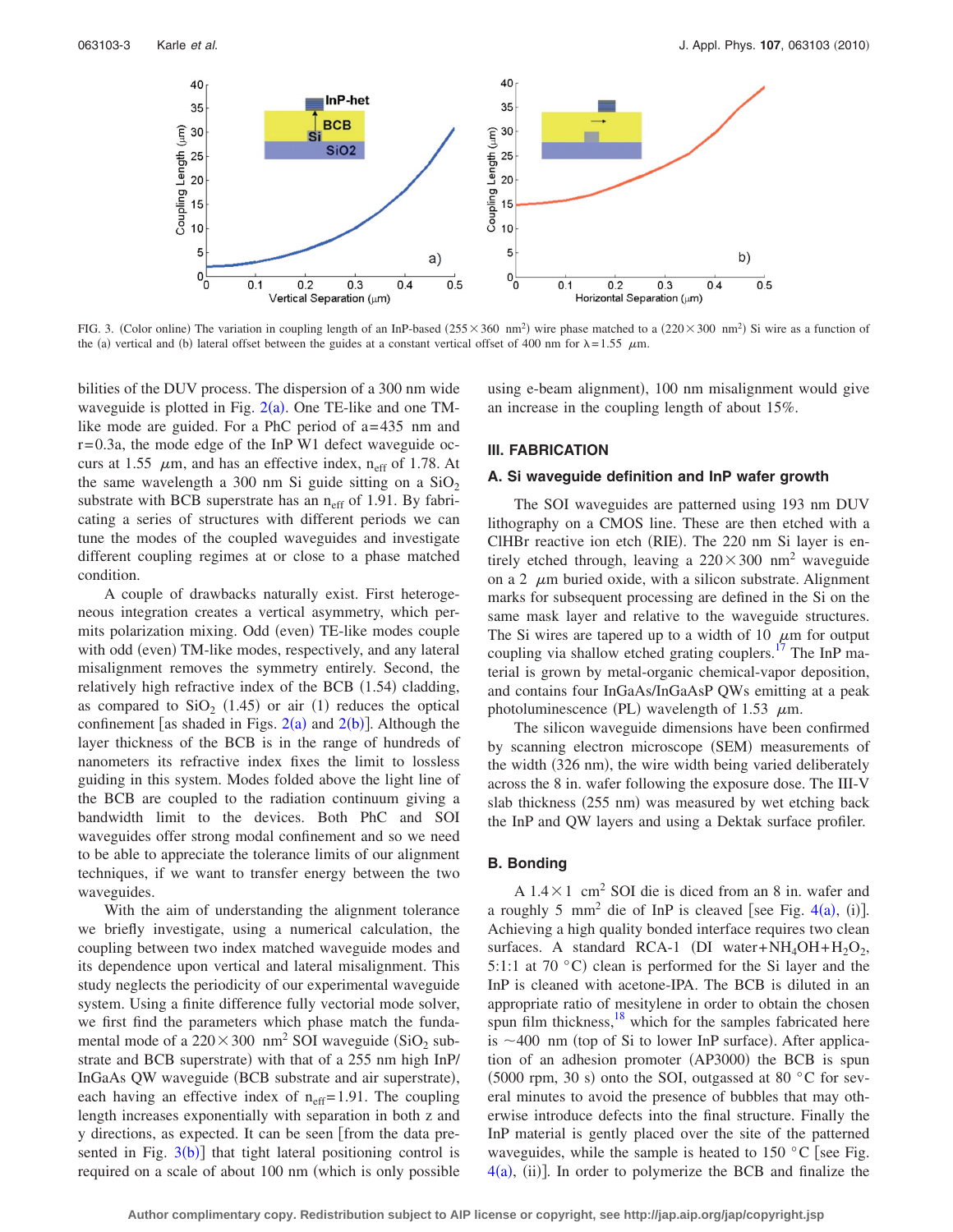<span id="page-3-0"></span>

FIG. 4. (Color online) (a) Steps to achieve membrane bonded above waveguide. The two wafers are cleaned, then diluted BCB is spun onto the SOI waveguides and the InP die is positioned on top. After hard baking, the InP substrate is removed with a wet etch. (b) Optical image of SOI waveguides with bonded InP slab on the right hand side, the Si waveguides are just visible beneath the InP.

bonding a hard bake is performed in a nitrogen atmosphere, for 2 h at 300 °C. Once hard baked the InP substrate is removed by HCl wet etch. The InGaAs etch stop is removed using  $H_2SO_4$ :  $H_2O_2$ :  $H_2O(3:1:1)$  to leave the 255 nm InPbased membrane bonded to the SOI [see Fig.  $4(a)$  $4(a)$ , (iii)]. An optical image of the bonded material is shown in Fig.  $4(b)$  $4(b)$ .

#### **C. PhC patterning and alignment**

Patterning the PhCs into the bonded InP material requires a two stage masking process. A 300 nm  $Si<sub>3</sub>N<sub>4</sub>$  mask is deposited by plasma-enhanced chemical-vapor deposition to act as a hard mask. This layer also serves to protect the BCB and underlying silicon guides in later processing steps. On top of this we spin coat and bake a 450 nm polymethyl methacrylate (PMMA) mask.

To align our guides, our "semiautomatic" alignment technique requires four marks defined in the same high resolution mask layer as the Si waveguides. In order for the Leica EPBG5000+e-beam writer to be able to detect and recognize these marks, they must be of suitable contrast. The backscattered signal is directly related to the atomic number of the material in which the mark is defined. The abruptness of the edges of the mark is paramount to ensuring the correct measurement of the position of their center. In these thin semiconductor films, at the high electron writing energy  $(100$ keV) employed, the backscattered signal is characteristically weak and of poor contrast. To add to this difficulty the multilayer semiconductor/dielectric stack is prone to charging, as the BCB (and also the  $SiO<sub>2</sub>$ ) is a very efficient insulating layer. To overcome these difficulties a wide range of mark geometries and configurations was tested. Our final choice consists in using  $10 \times 10 \mu m^2$  squares etched through the 220 nm silicon and the 2  $\mu$ m SiO<sub>2</sub> layers. The contrast of these CMOS compatible marks allows us to repeatably detect them and thereby align the PhC to the Si waveguides. The marks permit us to correct for the rotation, shift, and scaling between the Si and InP layers. The PhC waveguide patterns are exposed in the PMMA along with a 2  $\mu$ m wide moat (in the same high resolution layer).

The moat allows us to very simply discard the superfluous InP at a later processing step, avoiding the absorption that this material would otherwise cause. Following the development of the PMMA, the pattern is transferred into the  $Si<sub>3</sub>N<sub>4</sub>$  mask by a RIE using a  $SF<sub>6</sub>/CHF<sub>3</sub>$  chemistry [gas ratio

10/14 SCCM (SCCM denotes cubic centimeter per minute at STP)]. To avoid reflow during the subsequent high temperatures steps the PMMA is then also removed in a RIE dry etch organic cleaning process. The PhC is etched into the InP layer by inductively coupled plasma (ICP)-RIE (Ref. [19](#page-7-18)) with  $Cl_2/BCl_3N_2$  chemistry. The  $Si_3N_4$  mask is then removed by repeating the previous RIE process. We then remove the superfluous InP material. Using the alignment marks and a negative resist (maN 2410) a low resolution area is exposed, using e-beam lithography,  $1 \mu m$  narrower than the moat. This mesa protects the underlying PhC from a three step wet etching cycle using HCl,  $H_2SO_4$ :  $H_2O_2$ :  $H_2O(3:1:1)$  and once again HCl, which removes the InP and the InGaAs/InGaAsP QWs. Samples of two different lengths, 30 and 200 periods, were fabricated. The technological steps as well as the optical images of the sample after each step are shown in Figs. [5](#page-3-1) and [6.](#page-4-0)

## **IV. ALIGNMENT OF WAVEGUIDES**

During the InP etching step, the BCB layer was slightly thinned and actually allow us to obtain reasonably contrasted SEM images of the ends of the PhCs and the silicon waveguide layer, beneath the residual BCB, as can be seen in Fig. [7.](#page-4-1)

By fitting the waveguide position and the hole centers over a selection of guides, we can gain a statistical measure of our alignment capabilities.

To determine the position of the waveguide at the end of the PhC an adaptive supergaussian function (variable width, height, and center) is fitted to each transverse section of the wire, determining the position of the guide provides the largest measurement error, WG error, as displayed in the 3rd

<span id="page-3-1"></span>

FIG. 5. (Color online) (a) The hard  $Si<sub>3</sub>N<sub>4</sub>$  mask is etched using Fluorinebased RIE through the patterned PMMA obtained after aligned electron beam lithography. (b) Optical images showing the PhC patterning of first the soft PMMA mask (aligned with the guide below) and (c) its subsequent transfer into the  $Si<sub>3</sub>N<sub>4</sub>$  hard mask by RIE etch. (d) An SEM image reveals the island of patterned  $Si<sub>3</sub>N<sub>4</sub>$ .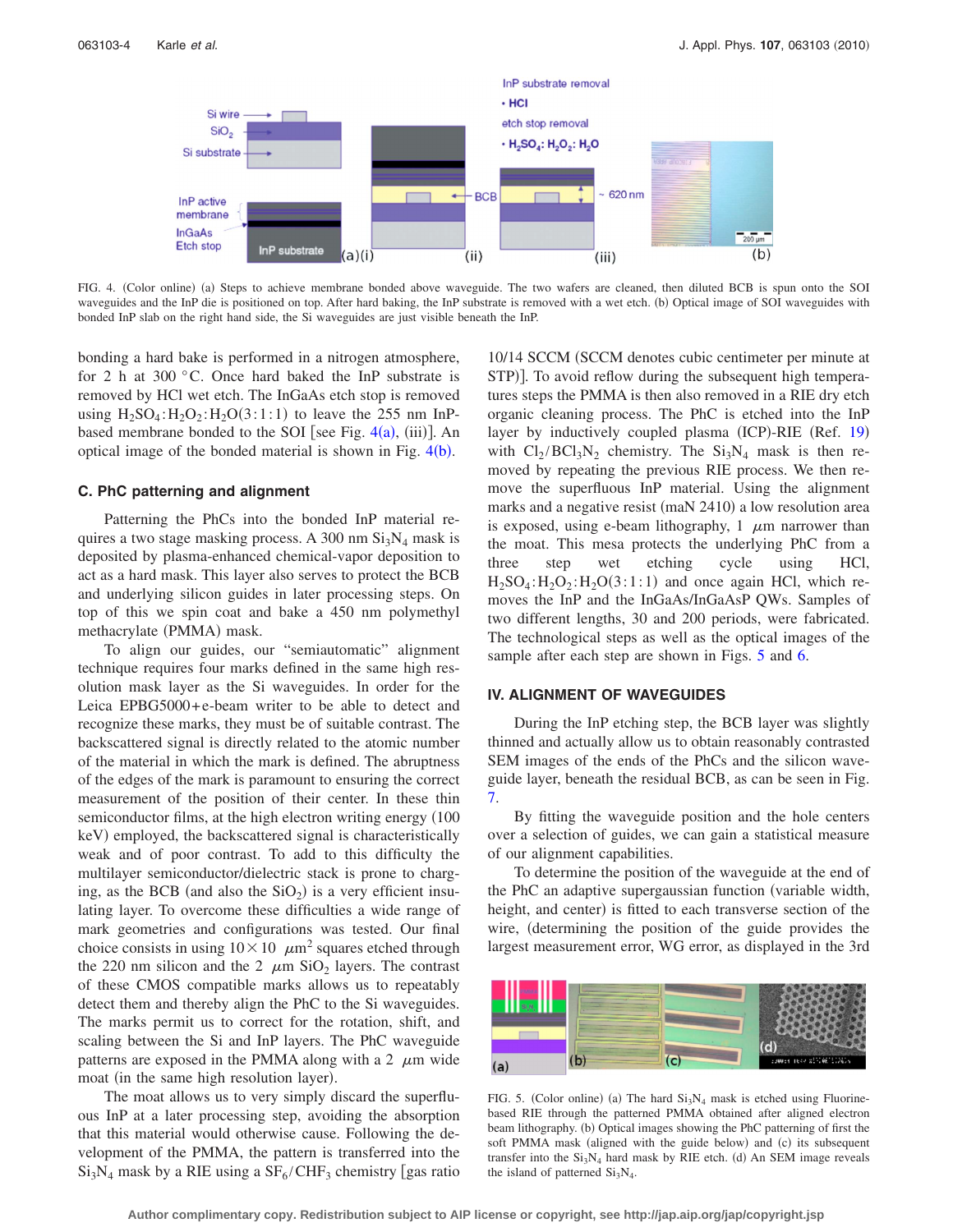<span id="page-4-0"></span>

FIG. 6. (Color online) (d) The  $Si<sub>3</sub>N<sub>4</sub>$  mask (a) The InP layer is etched using inductively coupled plasma (ICP), and in the lower optical image (e) the Si waveguides become visible. The  $Si<sub>3</sub>N<sub>4</sub>$  mask is removed and a electronic negative resist maN is patterned (b) to efficiently protect the PhC while the superfluous InP material is removed. (c) and (f) The final structures: bonded, accurately aligned, and patterned on top of the Si wire waveguides.

and 5th columns of Table [I](#page-4-2)). A linear fit through these center positions is extrapolated to the end of the PhC. After thresholding the PhC region the edges of all the shapes  $(\sim]30$  holes) in the structure are detected, using a customwritten code. Each promising candidate is fitted with a circle using Taubin's method as shown in Fig. [8.](#page-4-3) The circle center coordinates are then least-squares fitted to the designed structure  $(\sim 1$  nm error). The predicted end position of the PhC is then subtracted from the waveguide position, to give the alignment offset. These results are displayed in Table [I.](#page-4-2)

We checked each of the nine individual longer waveguides to determine a statistical alignment accuracy. Averaging over the alignment errors for left and right hand side ends of the PhC waveguides gives  $26 \pm 19$  nm. This accuracy is well below the 100 nm value which we saw (in Fig. [3](#page-2-0)) would lead to an increase in the coupling length of 15%. With good control over the fabricated waveguides we now look at the optical properties of these hybrid structures, first numerically and then optically.

<span id="page-4-1"></span>

FIG. 7. (a) SEM angled view of the end of the sample showing the patterned InP layer on top of the etched BCB, the Si guide is barely visible to the SEM, here we see a slightly lighter region, (b) full InP mesa containing etched  $\sim$  13  $\mu$ m "short" PhC (c) LHS of longer guide with enhanced contrast to display alignment with underlying waveguide, (d) RHS of waveguide, which is  $\sim$ 90  $\mu$ m further along the waveguide.

<span id="page-4-2"></span>TABLE I. The fitted alignment offset tolerances for nine  $\sim 90 \mu m$  PhC long waveguides, along with the error in determining the waveguide position, WG error.

|         | Left hand side                    |      | Right hand side          |                  |
|---------|-----------------------------------|------|--------------------------|------------------|
|         | Alignment offset WG error<br>(nm) | (nm) | Alignment offset<br>(nm) | WG error<br>(nm) |
| Guide 1 | $-21$                             | 7    | $-34$                    | 5                |
| Guide 2 | 16                                | 8    | 15                       | 3                |
| Guide 3 | $-7$                              | 5    | 12                       | 3                |
| Guide 4 | $-32$                             | 3    | 14                       | 4                |
| Guide 5 | 18                                | 4    | 21                       | 3                |
| Guide 6 | $-57$                             | 4    | $-80$                    | 4                |
| Guide 7 | 16                                | 6    | 44                       | 3                |
| Guide 8 | 3                                 | 4    | 33                       | 3                |
| Guide 9 | $-18$                             | 4    | 28                       | 3                |

## **V. MODELING, OPTICAL CHARACTERIZATION, AND DISCUSSION**

#### **A. Numerical simulations**

In order to study numerically the coupled system we have chosen a 3D finite difference time domain (FDTD) (full-vectorial) modeling tool.<sup>20</sup> We consider the system to be entirely passive, i.e., we do not include the absorption/gain of the QWs. In the propagation direction x, the InP PhC has discrete translation symmetry whereas the Si wire has continuous translation symmetry, so the coupled system adopts the period, a, of the PhC waveguide. We, therefore, create a supercell and apply Bloch boundary conditions in the x direction and absorbing boundary conditions in the lateral (y) and vertical (z) directions. We can (given our high, measured alignment accuracy, which is approximately equal to one FDTD grid step) apply an odd (or even) symmetry plane at  $y=0$ .

In Fig.  $9(a)$  $9(a)$  the coupled bandstructure is presented, calculated for an InP PhC W1 waveguide (period,  $a = 455$  nm)

<span id="page-4-3"></span>

FIG. 8. (Color online) Fitted data for RHS of 4th waveguide, showing the located hole centers  $($  + crosses) and the fitted lattice  $(*$  asterisks joined by continuous zig-zagging line). The cross  $(\times \textcircled{e} 2.669, 1.324)$  shows the predicted end of the PhC waveguide. The waveguide center is shown as a noisy line and the linear fit (overlaid) predicts the intersection between the center of the waveguide and the PhC facet at the position marked by the darker cross  $(+@2.669, 1.338).$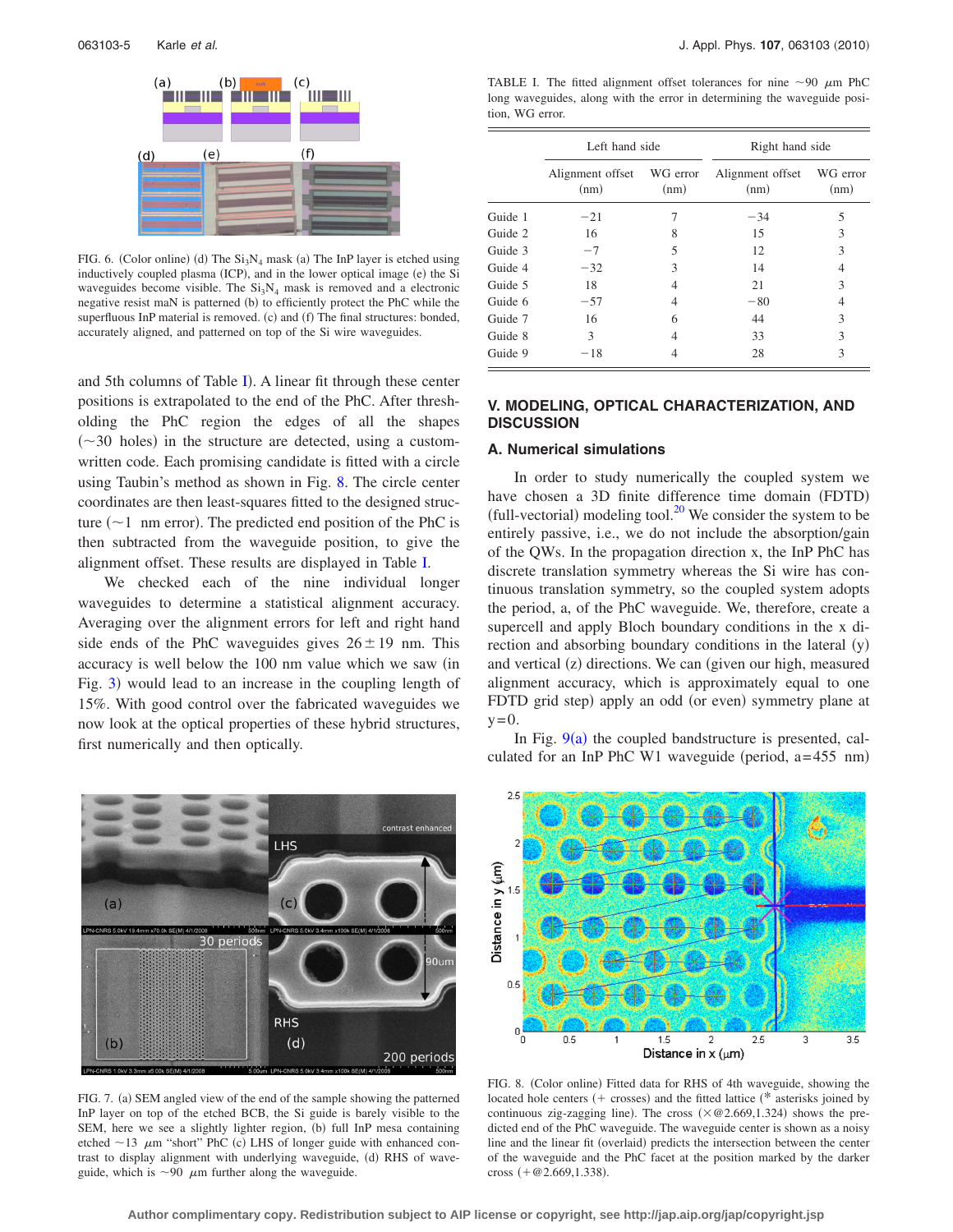<span id="page-5-0"></span>

FIG. 9. (Color online) (a) Bandstructure for InP W1-Si wire (326 nm wide) coupled system, for a period,  $a=455$  nm,  $r/a=0.3$ , and a vertical separation of 400 nm (BCB layer). The ripple seen in the band structure is mainly due to coupling with lower Q modes. (b) The PL spectrum, coupled out via the Si wire, showing a single peak whose spectral position is consistent with the intersection with the even TE-like W1 mode. (c) Zooming in to the region of k-space close to the K point, we can observe at  $(k_x=0.475\times2\pi/a)$ , u  $= 0.275$ ) an anticrossing caused by the codirectional coupling between the odd TE-like W1 mode and the odd TE-like Si wire mode.

coupled to a  $220 \times 326$  nm<sup>2</sup> wide Si wire, situated 400 nm below the PhC waveguide. The space between the two guides is filled with BCB. Compared to the PhC bandstructure represented in Fig.  $2(b)$  $2(b)$ , we observe in Fig.  $9(a)$  $9(a)$  two additional lines representing the TE-like and TM-like Si wire modes, from Fig.  $2(a)$  $2(a)$ .

One of the consequences of the PhC patterning is that the light emission is expected to be enhanced where the bands become flat, i.e., as  $v_g$  approaches zero. For the PhC W1 modes this is the case at the edge of the Brillouin zone for a wave vector  $k_x = \pi/a$  (TE-like even mode at u=0.295) and TE-like odd mode at  $u=0.275$  on Fig. [9](#page-5-0)). The coupling between the PhC and the wire locally modifies the dispersion of their coupled supermodes. Even for small distances between the two waveguide layers the modal couplings are not very apparent in the large scale plot of Fig.  $9(a)$  $9(a)$ . In order to highlight the coupling points we replot  $k_x$  over a narrow range between  $0.45-0.5 \times 2\pi/a$  [see Fig. [9](#page-5-0)(c)]. In the coupled system we observe at  $(k_x=0.475\times2\pi/a)$ , u  $= 0.275$ ) an anticrossing caused by the codirectional coupling between the odd TE-like W1 mode and the odd TE-like Si wire mode [see Fig.  $9(c)$  $9(c)$ ]. At higher frequency the even TElike W1 mode intersects the even TM-like Si wire mode, very close to the mode edge  $(k_x = \pi/a, u = 0.295)$ . The periodic patterning also causes the Si mode to fold at the edge of the Brillouin zone [at  $(k_x = \pi/a, u = 0.27)$  on Fig. [9](#page-5-0)(c)]. This causes a distributed Bragg-type feedback of the light in the Si wire which results in a low  $v_g$  point.

In Fig.  $10(a)$  $10(a)$  we plot the coupled bandstructure for a W1 with period,  $a=405$  nm, coupled in the same manner to a  $220 \times 326$  nm<sup>2</sup> wide Si wire. The shift in period allows us to move these lower frequency features toward the emission bandwidth of the QWs.

We then plot the spectral positions of these various modes for fixed wave vector,  $k_x = \pi/a$  as a function of the

<span id="page-5-1"></span>

FIG. 10. (Color online) (a) Band structure for InP W1-Si wire (326 nm wide) coupled system, for period  $a=405$  nm,  $r/a=0.3$ , and a vertical separation of 400 nm (BCB layer). (b) The PL spectrum, coupled out via the Si wire. As the emission is dominated by odd modes, here we only plot the even bands in the region  $k_x = 0.45 - 0.5 \times 2\pi/a$ . The dashed black lines denote the emission bandwidth of our QWs.

lattice constant of the PhC (see Fig. [11](#page-5-2)). On top of this data we plot the measurements from the optical experiments and compare these to the simulation.

#### **B. Optical characterization and discussion**

The fabricated samples are explored at room temperature as depicted in Fig. [1](#page-1-0) by measuring the light emitted under optical pumping. The samples are surface pumped using either a  $10\times$  or a  $50\times$  IR long working distance objective. The laser source used for pumping is a Ti:Sa laser operating at a repetition rate of 80 MHz providing 100 fs pump pulses at 810 nm. This near infrared (NIR) pump is absorbed by each of the semiconductor materials, the Si, InP, and InGaAs QWs and their barriers of InGaAsP. The light emission from the III-V PhC is coupled to the Si wire, guided along 3 mm to the shallow etched TE grating couplers and diffracted into a single mode optical fiber (SMF). The SMF is angled at  $10^{\circ}$ with respect to the surface normal for optimal coupling at

<span id="page-5-2"></span>

FIG. 11. (Color online) The spectral positions of the various bands at the K point,  $k_x = \pi/a$  as a function of PhC period. The top solid line represents the odd TE-like Si wire mode. The middle dot-dashed line denotes the odd TE-like W1 mode. The lower dashed line represents the even TE-like W1 mode. The crosses are surface detected PL. The PL extracted via the Si waveguide from the even mode is marked by squares and the circles correspond to the Si Bragg mode edge.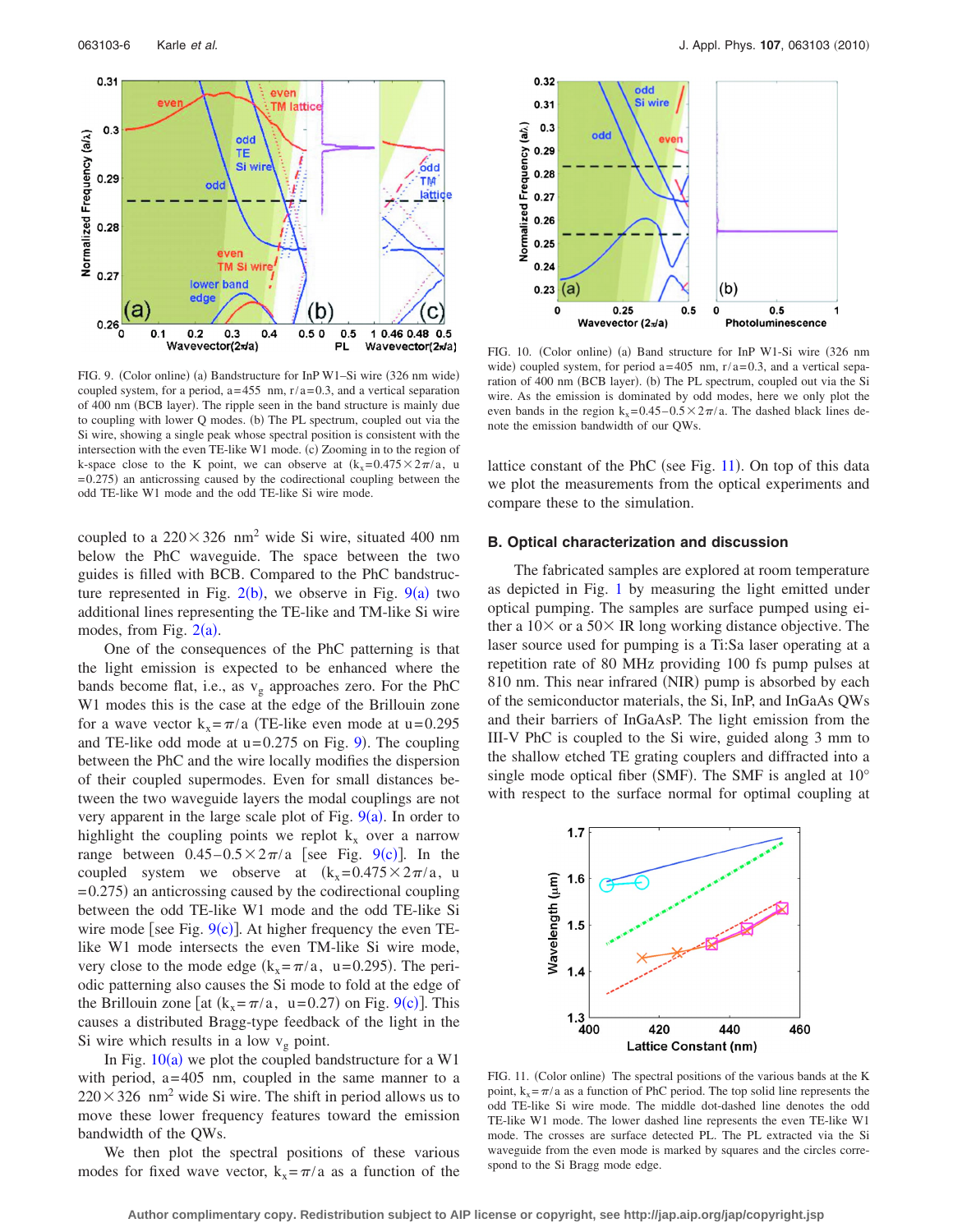1.55  $\mu$ m. The emission is analyzed using a spectrometer equipped with a cooled InGaAs photodiode array. Simultaneously, we detect the light emitted by the surface of the PhC. First, we observe the PL spectra of the samples in order to identify the wavelengths where the emission is enhanced by the low  $v_g$  modes of interest. The results of the measurements are shown in the central panel of Figs.  $9(b)$  $9(b)$  and  $10(b)$  $10(b)$ and their peak wavelengths are summarized in Fig. [11.](#page-5-2)

In Fig. [11,](#page-5-2) the wavelength of the observed resonances are plotted as a function of the lattice constant of the PhC for each sample in the range  $a = 405 - 455$  nm in steps of 10 nm and for a fixed r/a ratio of 0.3. The cyan circles on the left shows the measured resonance and corresponds to the odd TE-like Si wire mode folding, detected via the guide [the PL data are also represented in Fig.  $10(b)$  $10(b)$ ]. The orange crosses at 1430 and 1440 nm are only observed in surface measurement, because these wavelengths fall out with the coupling bandwidth of the grating couplers. The magenta squares show the emission channelled via the Si wire and into the SMF.

Both the odd TE-like (green dot-dashed line) and the even TE-like (red dashed line) PhC modes shift to longer wavelength with increasing period; their dependence upon period show similar gradients. The behavior is different for the spectral position of the folding of the Si wire mode (blue) line). The slope of the curve has a shallower gradient because it obeys the relationship  $\lambda = 2n_{\text{effSi}} \times a$  where  $n_{\text{effSi}}$  is the effective index of the waveguide mode.

We can see in the central panel of Fig. [9,](#page-5-0) an enhanced PL emission at about the same frequency as the even TE-like PhC mode  $(u=0.295)$ . In order to collect the emitted light efficiently via the Si wire we would also expect to be close to a phase matched condition. This even TE-like PhC mode (red solid line on Fig. [9](#page-5-0)) intersects the even TM-like Si wire mode (dashed red line on Fig. [9](#page-5-0)), and due to their shared lateral symmetry and the lack of vertical symmetry they can couple. In Fig.  $10(b)$  $10(b)$  we see that the PL spectrum, coupled out via the Si wire, shows a single peak whose spectral position is consistent with the K point intersection of the odd TE-like Si wire mode. This is a Bragg effect imposed upon the Si wire modes. This large spectral feature is observed where the Si wire mode is folded by periodicity of the PhC at  $(k_x = \pi/a, u = 0.255)$ . Here, the coupling is self-explanatory as the mode belongs to the Si wire system.

At  $(k_x=0.47 \times 2\pi/a, u=0.275)$  in Fig. [9](#page-5-0)(a), we notice that the flat odd TE-like mode of the PhC is intersected by the Si odd TE-like mode which should result in a codirectional coupling. However, in the experimental data in Fig. [11](#page-5-2) (425, 435, and 445 nm), no resonances were observed probably due to losses incurred; we merely observe a broadband PL spectrum. This necessitates a deeper study and will be reported in a more exhaustive theoretical paper dealing with the coupling between wire and PhC defect waveguides. $21$ 

For both even TE-like PhC mode and the odd TE-like Si wire Bragg modes, we observe characteristic lasing behavior. The laser emission captured by the Si waveguide for a  $= 455$  nm, 200 periods (91  $\mu$ m) long PhC waveguide, is plotted in Fig. [12](#page-6-0) as a function of the pump power on a log-log scale. We obtain a classical S-shaped curve attesting

<span id="page-6-0"></span>

FIG. 12. (a) Laser emission power captured by the Si wire as a function of the pump power in log-log scale (b) Inset: laser spectrum at 1 mW pump power. (c) Laser peak wavelength as a function of pump power (d) Laser FWHM as a function of pump power.

to the transition from a spontaneous to a stimulated emission regime when the incident pump power is greater than 0.4 mW (5 pJ at 80 MHz). The laser peak occurs at 1.54  $\mu$ m as shown in the inset of Fig. [12.](#page-6-0) As the pump power increases both the laser peak wavelength and the emission full width at half maximum (FWHM) initially decrease before increasing back up to a constant value with further increase in pump power, which is evidence for carrier clamping above laser threshold. The maximum output power coupled to the SMF is 1.2 fJ (equivalent to 100 nW average power). Note that similar results are also obtained with shorter PhC waveguides (30 periods long  $\sim$ 13  $\mu$ m).

## **VI. CONCLUSIONS**

We have fabricated a hybrid structure composed of active InP-based PhC defect waveguides coupled to SOI wires using an adhesive bonding technique. Detection of electron beam alignment marks has allowed the registration between the PhC W1 defect waveguide and the Si wire waveguide to be controlled to better than 30 nm.

The light emitted under optical pumping was spectrally analyzed as a function of the lattice constant and the optical pump power. 3D FDTD numerical simulations help us identify the origin of each of the observed emission peaks as low  $v<sub>g</sub>$  modes in the bandstructures of the coupled guides. Laser operation was observed at room temperature due to the enhanced light-matter interaction provided by the low group velocity modes of the system. We show that the laser emission is coupled to the subjacent SOI waveguides. Wavelength of operation ranged from 1430 to 1595 nm depending on the value of the lattice constant. The laser with a period a = 455 nm exhibited a threshold optical pump power of 0.4 mW and was observed to attain an average output power of 100 nW.

In the present work laser emission is obtained under pulsed excitation. Indeed high index contrast BCB bonded membranes exhibit poor thermal dissipation. Technologically the main challenges are to achieve adequate thermal dissipation to enable CW laser operation. The choice of bonding